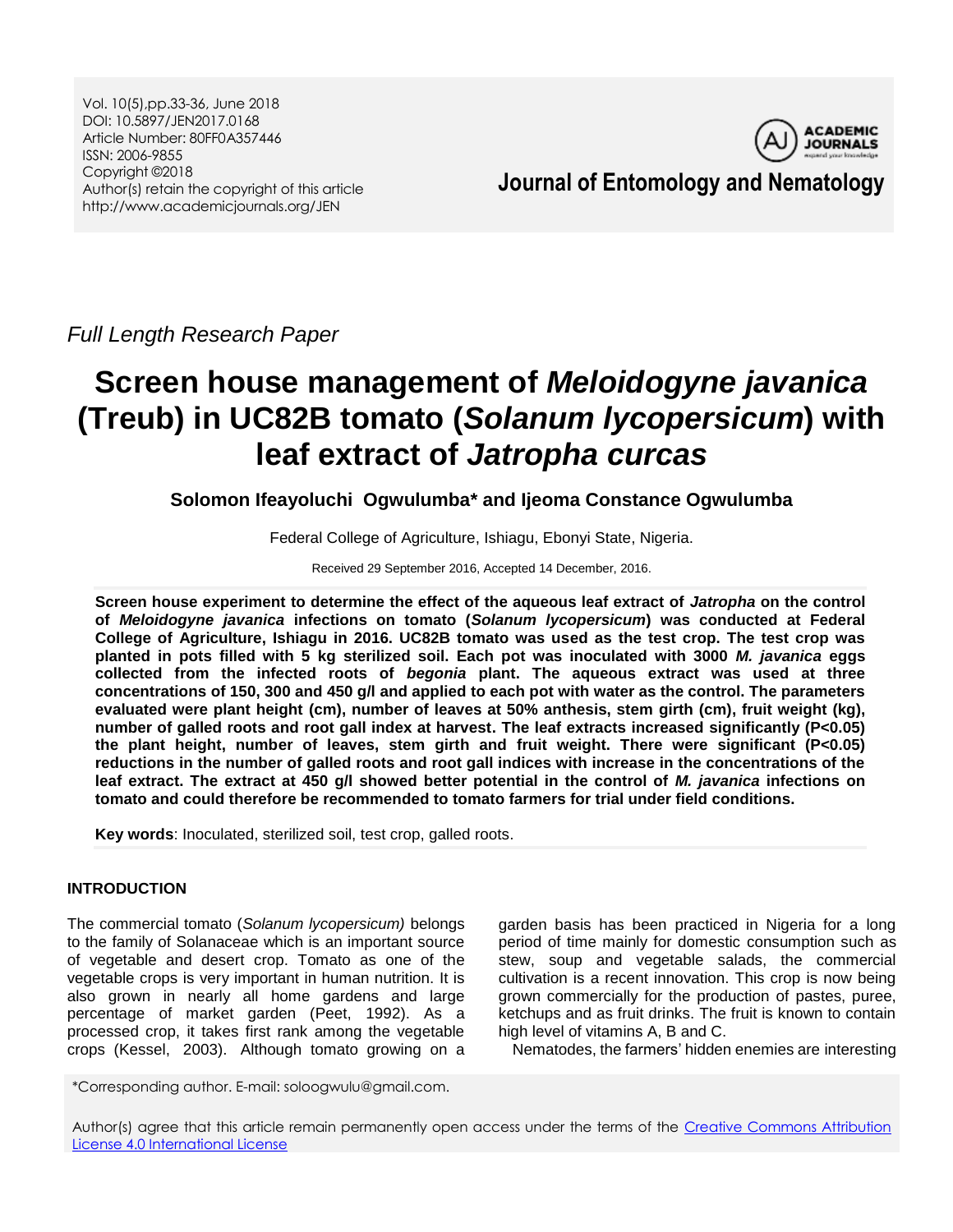and remarkable creatures that escape the average eye. The behavior of Nematode" indicated that "Nematodes" have occupied a wide range of soils and spread of ecological niches and can be found in greater number wherever food and moisture are present.

The production of tomato is impaired by amongst other factors; its infections by nematodes (Abubakar et al., 2004). Adesiyan et al. (1990) reported reductions in yield ranging from 28 to 68% due to nematode attack. These Nematodes are responsible for greater yield loss of tomatoes when they infect plants at seedling stage. There has been therefore an increasing awareness of the importance of root-knot nematode and its control in Nigeria.

Chemical nematicides have been in use for the control. However, these chemicals are either too expensive for the resource poor farmers or may require a lot of skill for their proper application. They often constitute health hazards to man and his environment. These problems necessitated the trial on the use of plant-product, to determine the efficient and the effective use in controlling root-knot nematode infections on tomato.

The objective of this study is to determine the efficacy of *Jatropha* leaf aqueous extract on root-knot nematode infecting tomato (*S. lycopersicum*).

#### **MATERIALS AND METHODS**

The experiment was conducted at the screen house of the Federal College of Agriculture, Ishiagu, Ebonyi State, Nigeria. UC82B tomato variety obtained from Seeds Company Kano was used as the test crop. Older leaves of *Jatropha* were collected from the college vicinity.

#### **Nursery practices**

The tomato seedlings were raised in a wooden tray measuring 1 x 2 x 0.5 m using top soil, well cured poultry droppings and river sand, in the ratio of 2:2:1 sterilized for 30 min at 90°C in an electric soil sterilizer.

#### **Preparation of the inoculum**

An infected begonia (Begonia rexcultorum) root already maintained in an inoculum bucket was used as inoculum source. The roots were washed thoroughly with distilled water, cut into pieces and put into 100 ml measuring cylinder. 0.5% sodium hypochlorite solution (household bleach) at the ratio of 1:4 water was poured into the measuring cylinder, tightly covered and was agitated vigorously for 4 min, to dissolve the gelatinous matrix thus freeing the eggs from the egg mass.

#### **Inoculation of Nematode**

The soil around each tomato stand was slightly opened in ring form of about 2 cm deep and 3 cm wide from the base of the plant, and a

graduated syringe was used to collect 10 mm (mls) of the inoculums, containing estimated 3000 eggs which were inoculated to each plant for one week after transplanting.

#### **Preparation of the** *Jatropha* **leaf extract**

The leaves were sliced into smaller sizes and weighed. These were separated into 150, 300, and 450 g weights. Each weight was blended in an electric blender with 100 ml into slurry and soaked in 900 ml of distilled water. The separate mixtures (150, 300 and 450 g/l) were filtered after 12 h and applied to the pots containing tomatoes for two days after inoculation.

#### **Design of experiment**

The experimental design was a completely randomized design (CRD) with three replications. Ten of each treatment pots were used as, a replicate.

#### **Data collection**

The following data were collected: Plant height (cm) and number of leaves at 50% flowering, stem girth (cm), weight of fruit (g) at harvest, number of galled roots and gall index at harvest. Gall index was scaled as follows:  $0 = No$  of gall,  $1 = 1$  to 2 galls,  $2 = 3$  to 10 galls, 3 = 11 to 30 galls, 4 = 31 to 100 galls, 5 = above 100 galls.

#### **Statistical analysis**

All data collected were subjected to analysis of variance (ANOVA) using GENSTAT software and all significant means were separated using Least Significant Difference (LSD) at 5% level of probability.

# **RESULTS AND DISCUSSION**

The various concentrations of the aqueous leaf extract of *Jatropha*, affected significantly (P<0.05) the plant height and the number of leaves, produced by the plants at 50% anthesis (Table 1). This indicated that, the application of the plant extracts provided conducive environment for thrive of the plants in, the treated pots. The plants in the control pots showed clear interruption of the growth abilities of the plants, due to interference by the nematodes.

Similar trend was observed on the stem girth and the weight of fruits produced by the test crop (Table 2), in the treated pots. This indicates that, both the growth and yield parameters were significantly (P<0.05) influenced by the introduction of the extract at, various concentrations. Emeasor et al. (2002) stated that, plant extracts exert toxic effects by disrupting the normal metabolic activities of the organisms. This led to enhanced physiological activities in the treated plants. The increases in the growth and yield parameters of the treated test crop were as a result of creating conducive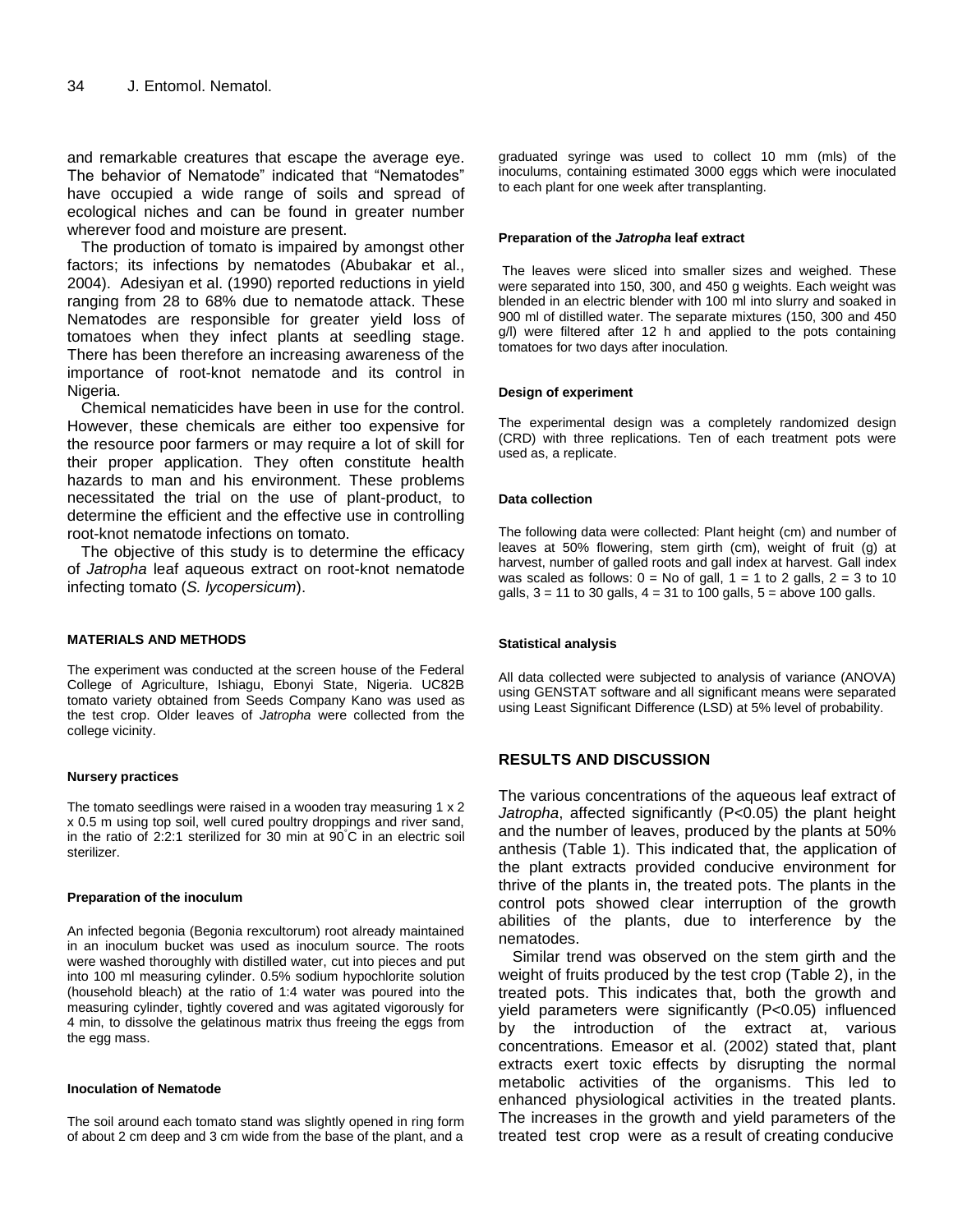| Extract (g/1) | Plant height (cm) | <b>Number of leaves</b> |
|---------------|-------------------|-------------------------|
| Control       | 2.30              | 8.75                    |
| Jt 150        | 4.60              | 9.75                    |
| Jt 300        | 8.50              | 19.25                   |
| Jt 450        | 12.00             | 18.00                   |
| $LSD$ (0.05)  | 221               | 2.18                    |

**Table 1.** Effect of *Jatropha* aqueous leaf extracts on the mean plant height (cm) and number of leaves at 50% flowering.

Jt = *Jathropha* aqueous leaf extract.

**Table 2.** Effect of *Jatropha* aqueous leaf extracts on the mean stem girth (cm), and fruit weight (g) at harvest.

| Extract $(g/1)$ | Stem height (cm) | weight of fruit (kg) |
|-----------------|------------------|----------------------|
| Control         | 1.13             | 0.11                 |
| Jt 150          | 4.08             | 0.16                 |
| Jt 300          | 5.30             | 0.19                 |
| Jt 450          | 7.40             | 0.39                 |
| $LSD$ (0.05)    | 2.34             | 0.02                 |

**Table 3.** Effect of *Jatropha* aqueous leaf extract on the number of galled roots and galls/roots plant.

|  | Extract $(g/1)$ | <b>Galled root</b> | <b>Gall index</b> |
|--|-----------------|--------------------|-------------------|
|  | Control         | 10.50              | 4.75              |
|  | Jt 150          | 6.50               | 2.00              |
|  | Jt 300          | 6.75               | 1.50              |
|  | Jt 450          | 3.25               | 1.13              |
|  | $LSD_{(0.05)}$  | 1.86               | 1.87              |

environment, by the application of an extract with antinematode quality of, the extract.

The galled roots and root gall indices reduced significantly (P<0.05) with an increase in the concentrations of the extract (Table 3). Plant treated with *Jatropha* aqueous leaf extract at 450 g/l produced the least number of galled roots (3.25) with the control, significantly producing the highest number of galled roots (10.50). In the root gall index, the least root gall index was recorded as, the roots of plants treated with 450 g/l of the extract. This means that extract contains antimicrobial nutrients which are antagonistic to the nematode attack on the test crop. Non-chemical strategies had been employed in the control root knot nematode infections in tomato (Ogwulumba and Ogwulumba, 2010; Ogwulumba et al., 2011; Ugwuoke et al., 2011). Onyenobi and Achale (2008) reported the efficacies of various plant extracts in the control of root knot nematode on crops.

# **CONCLUSION AND RECOMMENDATION**

The reduction of the number of galled roots and gall index in the treated crops, which led to enhance the growth and yield parameters of the treated crops confirmed the nematicidal quality of *Jatropha* leaf extract. It is therefore recommended that this trial should be done under field conditions, with higher doses of the extract to determine its effects in the field.

### **CONFLICT OF INTERESTS**

The authors have not declared any conflict of interest

#### **REFERENCES**

- Abubakar U, Adamu T, Manja SB (2004). Control of *Meloidogyne incognita* (Kofoid and White) Chitwood (Root-knot nematode) of *Lycopersicum esculentum* using cowdung and urine. African Journal of Biotechnology 3(8):379-381
- Adesiyan SO, Caveness FE, Adeniyi MO, Fawole F (1990). Nematode Pests of Tropical Crops*.* Heinemann Educational Books (Nig) Ltd 234 p.
- Emeasor KC, Emosairue SO, Mmegwa VV (2002). Toxicological
- assessment of some Nigeria seed powders against maize weevil, *Sitophilus zeamais.* African Journal of Applied Zoology and Environmental Biology 4:82-86
- Kessel C (2003). Fertilizing Tomatoes. Vegetable Production Publication 363:11-27.
- Ogwulumba SI, Ugwuoke KI, Ogbuji RO (2011). Reaction of Tomato Cv. Roma VF (*Lycopersicon esculentum* Mill) to *Meloidogyne javanica* Treub infestation in an Ultisol treated with aqueous leaf